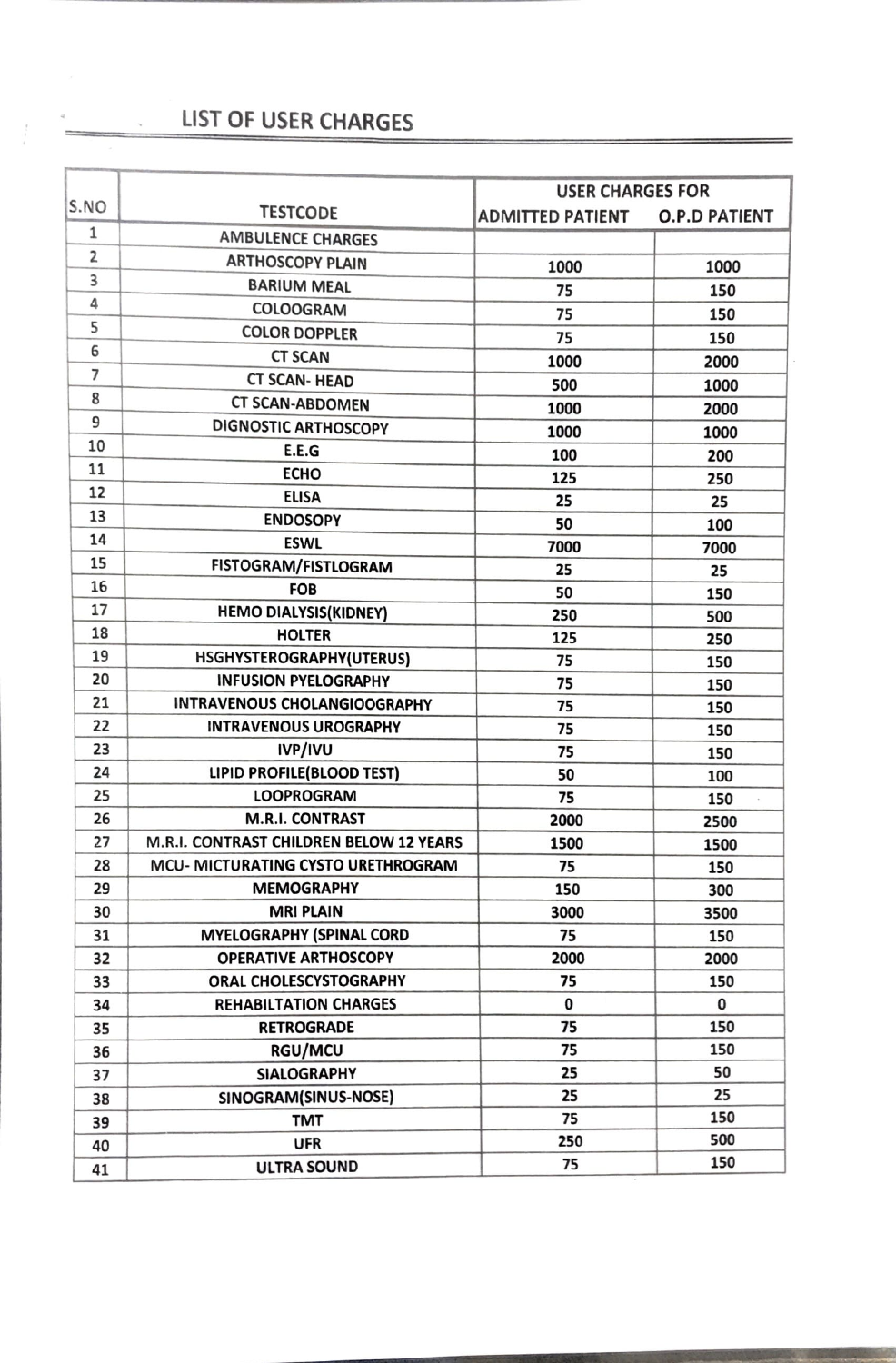|                |                                                                                         | 75   | 150  |
|----------------|-----------------------------------------------------------------------------------------|------|------|
| 42             | <b>VENOGRAPHY(VEINS)</b>                                                                |      |      |
| $\sigma^{\mu}$ | LUNG VENTITATION & PERFUSION SCAN(V/Q                                                   | 2125 | 2125 |
| 43             | SCAN)                                                                                   | 1275 | 1275 |
| 44             | LUNG PERFUSION SCAN                                                                     | 1488 | 1488 |
| 45             | WHOLE BODY SCAN WITH SPECT                                                              | 1488 | 1488 |
| 46             | THREE PHASE BONE SCAN                                                                   |      |      |
|                |                                                                                         |      |      |
|                | <b>BRAIN PERFUSION SPECT SCAN WITH</b>                                                  | 4250 | 4250 |
| 47             | TECHNETIUM 99M RADIOPHARMACEUTICALS                                                     |      |      |
|                |                                                                                         | 2125 | 2125 |
| 48             | RADIONUCLIDE CISTERNOGRAPHY FOR CSF LEAK<br><b>GASTRO- OESOPHAGEAL REFLUX STUDY(GER</b> |      |      |
|                | STUDY)                                                                                  | 850  | 850  |
| 49             | <b>GASTROINTESTINAL BLEED STUDY WITH</b>                                                |      |      |
| 50             | <b>TECHNETIUM 99M LABELED RBCs</b>                                                      | 1488 | 1488 |
| 51             | <b>HEPATOBILIARY SCINTIGRAPHY</b>                                                       | 1063 | 1063 |
|                | <b>MECKEL'S SCAN WITH TECHNETIUM</b>                                                    |      |      |
| 52             | 99mPERTECHNETATE                                                                        | 850  | 850  |
|                |                                                                                         |      |      |
|                | <b>HEPATOSPLENIC SCINTIGRAPHY WITH</b>                                                  |      |      |
| 53             | TECHNETIUM 99m RADIOPHARMACEUTICALS                                                     | 1063 | 1063 |
| 54             | <b>GASTRIC EMPTYING</b>                                                                 | 638  | 638  |
|                | RENAL CORTICAL SCINTIGRAPHY WITH                                                        |      |      |
| 55             | <b>TECHNETIUM 99m DMSA</b>                                                              | 1488 | 1488 |
| 56             | <b>DYNAMIC RENOGRAPHY</b>                                                               | 1488 | 1488 |
| 57             | DYNAMIC RENOGRAPHY WITH DIURETIC                                                        | 1488 | 1488 |
|                |                                                                                         |      |      |
| 58             | DYNAMIC RENOGRAPHY WITH CAPTOPRIL ACEI                                                  | 1913 | 1913 |
| 59             | <b>TESTICULAR SCAN</b>                                                                  | 638  | 638  |
|                | THYROID UPTAKE MEASUREMENTS WITH 131-                                                   |      |      |
| 60             | <b>IODINE</b>                                                                           | 680  | 680  |
|                | THYROID SCAN WITH TECHNETIUM 99m                                                        |      |      |
| 61             | <b>PERTECHNATE</b>                                                                      | 638  | 638  |
| 62             | <b>IODINE-131 WHOLE BODY SCAN</b>                                                       | 1275 | 1275 |
| 63             | WHOLE BODY SCAN WITH MIBG                                                               | 7650 | 7650 |
| 64             | <b>PARATHYRID SCAN</b>                                                                  | 2125 | 2125 |
|                | 131-IODINE THERAPY<15m Ci (LIST UNDER                                                   |      |      |
| 65             | <b>TEATMENT)</b>                                                                        | 3528 | 3528 |
|                | PHOSPHORUS-32 THERAPY FOR METASTATIC                                                    |      |      |
|                | <b>BONE PAIN PALLIATION (LISTED UNDER</b>                                               |      |      |
| 66             | TREATMENT)                                                                              | 7650 | 7650 |
|                | SAMARIUM-153 THERAPY FOR METASTATIC                                                     |      |      |
|                | <b>BONE PAIN PALLIATION( LISED UNDER</b>                                                |      |      |
| 67             | TREAMENT)                                                                               | 3031 | 3031 |
|                | STRESS THALLIUM/ MYOCARDIAL PERFUSION                                                   |      |      |
| 68             | <b>SCINTIGRAPHY</b>                                                                     | 4208 |      |
|                |                                                                                         |      | 4208 |